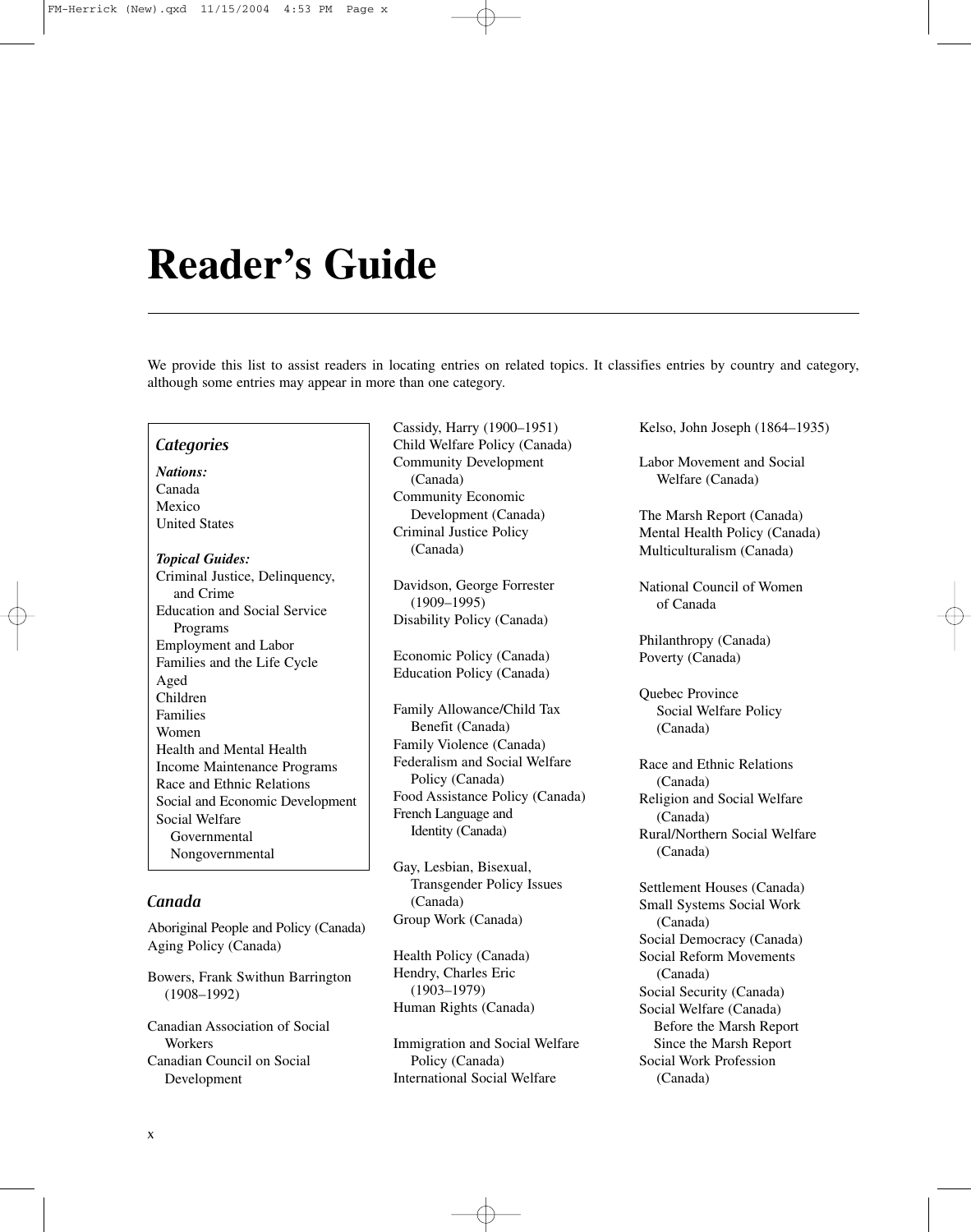Structural Social Work (Canada) Substance Abuse Policy (Canada)

Touzel, Bessie (1904–1997)

Urwick, Edward Johns (1867–1945)

War and Social Welfare (Canada) Welfare Capitalism (Canada) Whitton, Charlotte (1896–1975) Women and Poverty (Canada) Women and Social Welfare (Canada)

## *Mexico*

Aboriginal People and Policy (Mexico) Aging Policy (Mexico)

Child Welfare Policy (Mexico) Constitution of 1917 (Mexico)

Disability Policy (Mexico)

Economic Crises, Family and Gender, 1980s to the Present (Mexico) Economic Policy (Mexico) Education Policy (Mexico)

Family Violence (Mexico) Food Assistance Policy (Mexico)

Gay, Lesbian, Bisexual, Transgender Policy Issues (Mexico) General Insane Asylum: *La Castañeda* (Mexico)

Housing Policy (Mexico) Hygiene and Public Health Policy During the *Porfiriato* (Mexico)

Immigration and Social Welfare Policy (Mexico) Informal Economy (Mexico) International Social Welfare

Labor Movement and Social Welfare (Mexico) Land Reform (Mexico)

Medicine and Popular Healing Practices in Colonial Mexico Mexico City Poor House Mother and Family Programs (Mexico)

Neoliberalism, Social Programs, and Social Movements (Mexico)

Peasant Movements and Social Programs (Mexico) Philanthropy (Mexico) Poverty (Mexico) Poverty Policy (Mexico)

The Rockefeller Foundation and Public Health (Mexico) Rural Education (Mexico)

Social Reform and State-Building (Mexico) Social Security (Mexico) Social Welfare (Mexico) Before 1867 Since 1867 Social Work Profession (Mexico) Substance Abuse Policy (Mexico)

Welfare Capitalism (Mexico) Welfare Ministries in the Twentieth Century (Mexico) Women and Social Welfare (Mexico)

#### *United States*

Abbott, Edith (1876–1957) Abbott, Grace (1878–1939) Aboriginal People and Policy (United States) Addams, Jane (1860–1935)

African Americans and Social Welfare (United States) Aging Policy (United States) Aid to Dependent Children/ Aid to Families With Dependent Children (United States) Altmeyer, Arthur Joseph (1891–1972) American Public Welfare Association (United States) Asian Americans and Social Welfare (United States) Association for Improving the Condition of the Poor (United States)

Ball, Robert Myers (b. 1914) Brace, Charles Loring (1826–1890)

Charity Organization Societies (United States) Children's Aid Society (United States) Child Welfare Policy (United States) Cohen, Wilbur Joseph (1913–1987) Conservative Views on Social Welfare Criminal Justice Policy (United States)

Disability Policy (United States) DuBois, W. E. B. (1868–1963)

Economic Policy (United States) Education Policy (United States)

Family Service Association of America (United States) Family Violence (United States) Federalism and Social Welfare Policy (United States) Food Assistance Policy (United States) Frazier, E. Franklin (1894–1962)

Gay, Lesbian, Bisexual, Transgender Policy Issues (United States)

#### **Reader's Guide** xi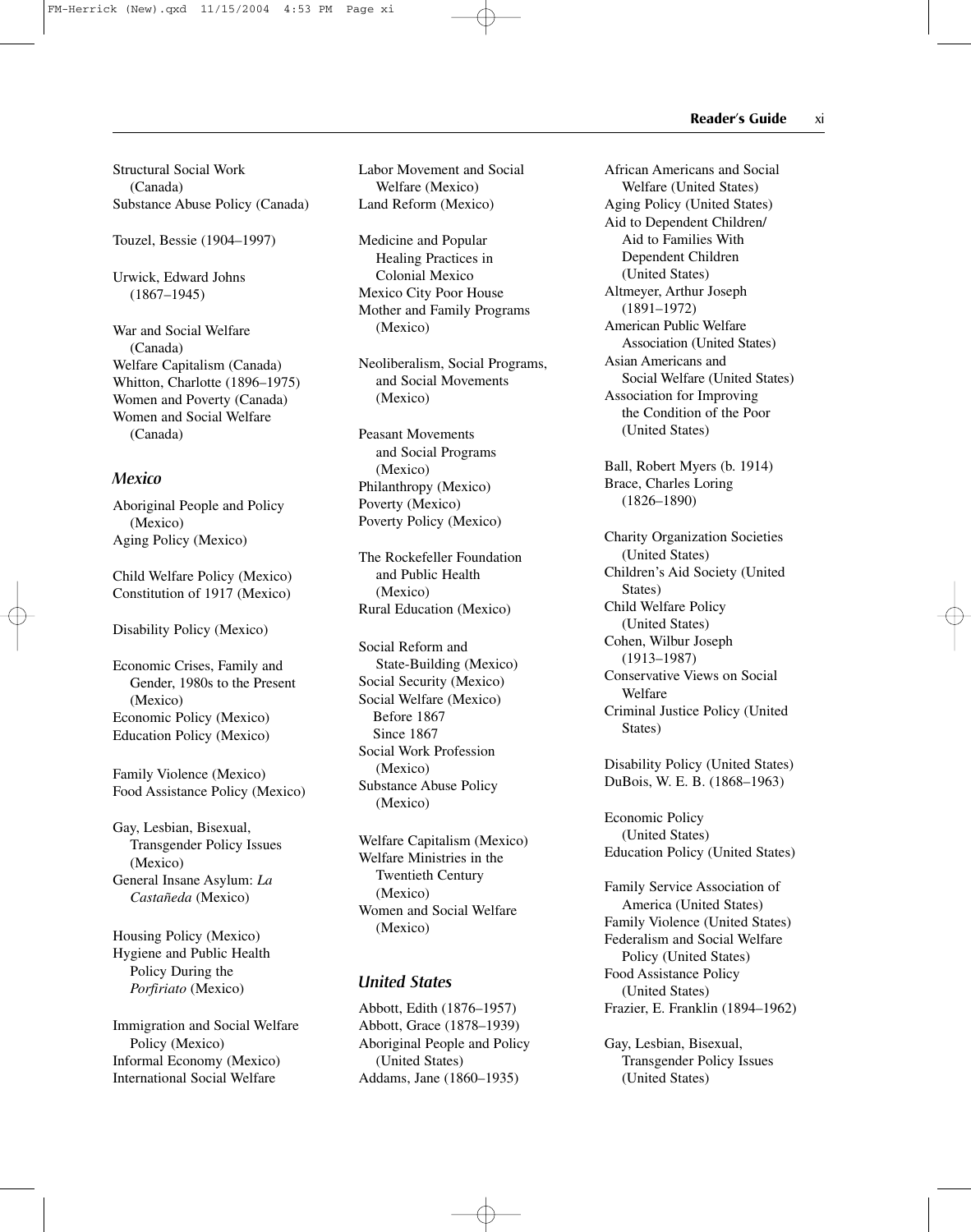#### FM-Herrick (New).qxd 11/15/2004 4:53 PM Page xii

#### xii**———Encyclopedia of Social Welfare History in North America**

Hamilton, Alice (1869–1970) Health Policy (United States) Hispanic Americans and Social Welfare (United States) Homelessness (United States) Homestead Act (United States) Hopkins, Harry Lloyd (1890–1946) Housing Policy (United States) Hull House (United States)

Immigration and Social Welfare Policy (United States) International Social Welfare

Juvenile Justice Policy (United States)

King, Martin Luther, Jr. (1929–1968)

Labor Movement and Social Welfare (United States) Lathrop, Julia Clifford (1858–1932) Lowell, Josephine Shaw (1843–1905) Lurie, Harry Lawrence (1892–1973)

Mental Health Policy (United States) Mothers' Pensions (United States) Mutual Aid (United States)

National Association of Social Workers (United States) National Conference on Social Welfare (United States) The New Deal (United States)

Perkins, Frances (1882–1965) Philanthropy (United States) Poor Law (United States) Poverty (United States) Progressive Era (United States)

Rank and File Movement (United States) Rankin, Jeannette Pickering (1880–1973) Religion and Social Welfare (United States)

Roosevelt, Anna Eleanor (1884–1962) Roosevelt, Franklin Delano (1882–1945) Rush, Benjamin (1745–1813)

Sanger, Margaret Higgins (1879–1966) Scientific Philanthropy (United States) Settlement Houses (United States) Social Gospel (United States) Social Justice (United States) Social Reform Movements (United States) Social Security (United States) Social Welfare (United States) Before the Social Security Act Since the Social Security Act Social Work Profession (United States) State Boards of Charities (United States) Substance Abuse Policy (United States) Supplemental Security Income (United States) *The Survey* (United States)

Tax Expenditures (United States)

Van Kleeck, Mary (1883–1972) Voluntarism (United States)

Wald, Lillian D. (1867–1940) War and Social Welfare (United States) Welfare Capitalism (United States) Wells-Barnett, Ida B. (1862–1931) Women and Social Welfare (United States) Work Relief (United States)

Young, Whitney (1922–1971)

## *Criminal Justice, Delinquency, and Crime*

Association for Improving the Condition of the Poor (United States)

Brace, Charles Loring (United States) Children's Aid Society (United States) Child Welfare Policy (Canada) Child Welfare Policy (Mexico) Child Welfare Policy (United States) Criminal Justice Policy (Canada) Criminal Justice Policy (United States) Family Violence (Canada) Family Violence (Mexico) Family Violence (United States) Homelessness (United States) Hull House (United States) Informal Economy (Mexico) Juvenile Justice Policy (United States) Kelso, John Joseph (Canada) Poverty (Canada) Poverty (Mexico) Poverty (United States) Social Reform and State-Building (Mexico) Social Reform Movements (Canada) Social Reform Movements (United States) Substance Abuse Policy (Canada) Substance Abuse Policy (Mexico) Substance Abuse Policy (United States)

# *Education and Social Service Programs*

Aboriginal People and Policy (Canada) Aboriginal People and Policy (Mexico) Aboriginal People and Policy (United States) Association for Improving the Condition of the Poor (United States) Bowers, Frank Swithun Barrington (Canada) Brace, Charles Loring (United States) Canadian Association of Social Workers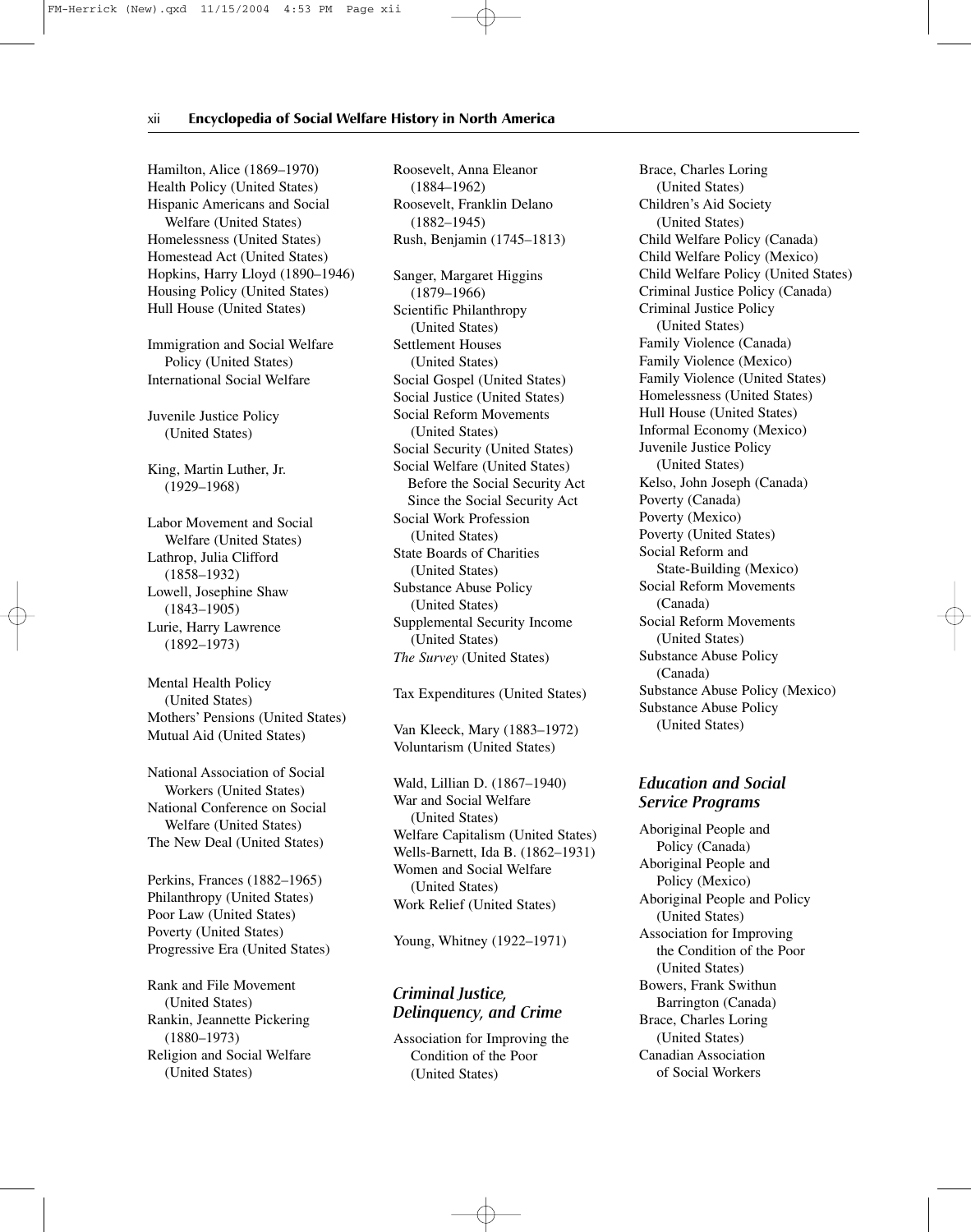**Reader's Guide** xiii

Charity Organization Societies (United States) Children's Aid Society (United States) Child Welfare Policy (Canada) Child Welfare Policy (Mexico) Child Welfare Policy (United States) Criminal Justice Policy (Canada) Criminal Justice Policy (United States) Education Policy (Canada) Education Policy (Mexico) Education Policy (United States) Family Service Association of America (United States) Family Violence (Canada) Family Violence (Mexico) Family Violence (United States) French Language and Identity (Canada) Gay, Lesbian, Bisexual, Transgender Policy Issues (Canada) Gay, Lesbian, Bisexual, Transgender Policy Issues (Mexico) Gay, Lesbian, Bisexual, Transgender Policy Issues (United States) Group Work (Canada) Health Policy (Canada) Health Policy (United States) Homelessness (United States) Hull House (United States) Human Rights (Canada) Juvenile Justice Policy (United States) Lathrop, Julia Clifford (United States) Lowell, Josephine Shaw (United States) Mental Health Policy (Canada) Mental Health Policy (United States) Mother and Family Programs (Mexico) National Association of Social Workers (United States) National Conference on Social Welfare (United States) National Council of Women of Canada

Philanthropy (Canada) Philanthropy (Mexico) Philanthropy (United States) Religion and Social Welfare (Canada) Religion and Social Welfare (United States) Rural Education (Mexico) Rural/Northern Social Welfare (Canada) Scientific Philanthropy (United States) Settlement Houses (Canada) Settlement Houses (United States) Small Systems Social Work (Canada) Social Work Profession (Canada) Social Work Profession (Mexico) Social Work Profession (United States) Structural Social Work (Canada) Substance Abuse Policy (Canada) Substance Abuse Policy (Mexico) Substance Abuse Policy (United States) *The Survey* (United States) Touzel, Bessie (Canada) Urwick, Edward Johns (Canada) Voluntarism (United States) Wald, Lillian D. (United States) Wells-Barnett, Ida B. (United States)

### *Employment and Labor*

Disability Policy (Canada) Disability Policy (Mexico) Disability Policy (United States) Economic Crises, Family and Gender, 1980s to the Present (Mexico) Economic Policy (Canada) Economic Policy (Mexico) Economic Policy (United States) Immigration and Social Welfare Policy (Canada) Immigration and Social Welfare Policy (Mexico) Immigration and Social Welfare Policy (United States)

Informal Economy (Mexico) Labor Movement and Social Welfare (Canada) Labor Movement and Social Welfare (Mexico) Labor Movement and Social Welfare (United States) Land Reform (Mexico) Neoliberalism, Social Programs, and Social Movements (Mexico) Perkins, Frances (United States) Social Democracy (Canada) Social Justice (United States) Welfare Capitalism (Canada) Welfare Capitalism (Mexico) Welfare Capitalism (United States) Women and Poverty (Canada) Women and Social Welfare (Canada) Women and Social Welfare (Mexico) Women and Social Welfare (United States) Work Relief (United States)

# *Families and the Life Cycle*

#### *Aged*

Aging Policy (Canada) Aging Policy (Mexico) Aging Policy (United States) Social Security (Canada) Social Security (Mexico) Social Security (United States)

#### *Children*

Aid to Dependent Children/Aid to Families With Dependent Children (United States) Brace, Charles Loring (United States) Children's Aid Society (United States) Child Welfare Policy (Canada) Child Welfare Policy (Mexico) Child Welfare Policy (United States) Family Allowance/Child Tax Benefit (Canada) Family Service Association of America (United States)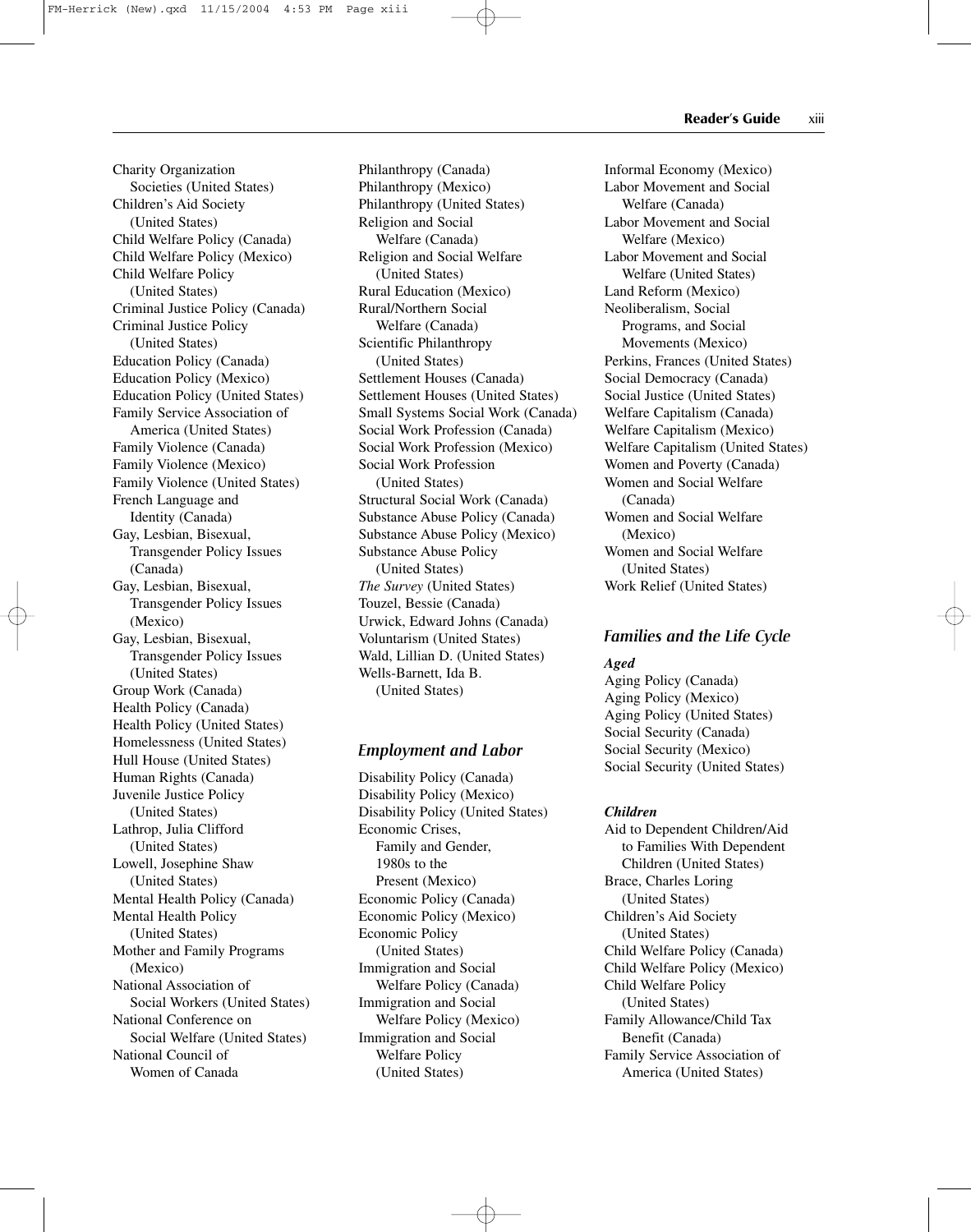#### xiv**———Encyclopedia of Social Welfare History in North America**

Family Violence (Canada) Family Violence (Mexico) Family Violence (United States) Juvenile Justice Policy (United States) Mother and Family Programs (Mexico) Mothers' Pensions (United States)

#### *Families*

Economic Crises, Family and Gender, 1980s to the Present (Mexico) Family Service Association of America (United States) Family Violence (Canada) Family Violence (Mexico) Family Violence (United States) Homelessness (United States) Informal Economy (Mexico) Mother and Family Programs (Mexico) Mothers' Pensions (United States)

#### *Women*

Family Violence (Canada) Family Violence (Mexico) Family Violence (United States) Mother and Family Programs (Mexico) Mothers' Pensions (United States) Sanger, Margaret Higgins (United States) Women and Poverty (Canada) Women and Social Welfare (Canada) Women and Social Welfare (Mexico) Women and Social Welfare (United States)

## *Health and Mental Health*

Disability Policy (Canada) Disability Policy (Mexico) Disability Policy (United States) General Insane Asylum: *La Castañeda* (Mexico) Hamilton, Alice (United States) Health Policy (Canada)

Health Policy (United States) Hygiene and Public Health Policy During the *Porfiriato* (Mexico) Medicine and Popular Healing Practices in Colonial Mexico Mental Health Policy (Canada) Mental Health Policy (United States) Substance Abuse Policy (Canada) Substance Abuse Policy (Mexico) Substance Abuse Policy (United States)

# *Income Maintenance Programs*

Abbott, Edith (United States) Aging Policy (Canada) Aging Policy (Mexico) Aging Policy (United States) Aid to Dependent Children/Aid to Families With Dependent Children (United States) Altmeyer, Arthur Joseph (United States) American Public Welfare Association (United States) Association for Improving the Condition of the Poor (United States) Ball, Robert Myers (United States) Charity Organization Societies (United States) Cohen, Wilbur Joseph (United States) Conservative Views on Social Welfare Disability Policy (Canada) Disability Policy (Mexico) Disability Policy (United States) Economic Crises, Family and Gender, 1980s to the Present (Mexico) Economic Policy (Canada) Economic Policy (Mexico) Economic Policy (United States) Family Allowance/Child Tax Benefit (Canada) Federalism and Social Welfare Policy (Canada)

Federalism and Social Welfare Policy (United States) Food Assistance Policy (Canada) Food Assistance Policy (Mexico) Food Assistance Policy (United States) Lowell, Josephine Shaw (United States) The Marsh Report (Canada) Mexico City Poor House Mother and Family Programs (Mexico) Mothers' Pensions (United States) Neoliberalism, Social Programs, and Social Movements (Mexico) The New Deal (United States) Perkins, Frances (United States) Poor Law (United States) Poverty (Canada) Poverty (Mexico) Poverty (United States) Poverty Policy (Mexico) Quebec Province Social Welfare Policy (Canada) Rank and File Movement (United States) Roosevelt, Anna Eleanor (United States) Roosevelt, Franklin Delano (United States) Scientific Philanthropy (United States) Social Democracy (Canada) Social Justice (United States) Social Reform and State-Building (Mexico) Social Reform Movements (Canada) Social Reform Movements (United States) Social Security (Canada) Social Security (Mexico) Social Security (United States) Social Welfare (Canada) Before the Marsh Report Since the Marsh Report Social Welfare (Mexico) Before 1867 Since 1867 Social Welfare (United States) Before the Social Security Act Since the Social Security Act State Boards of Charities (United States)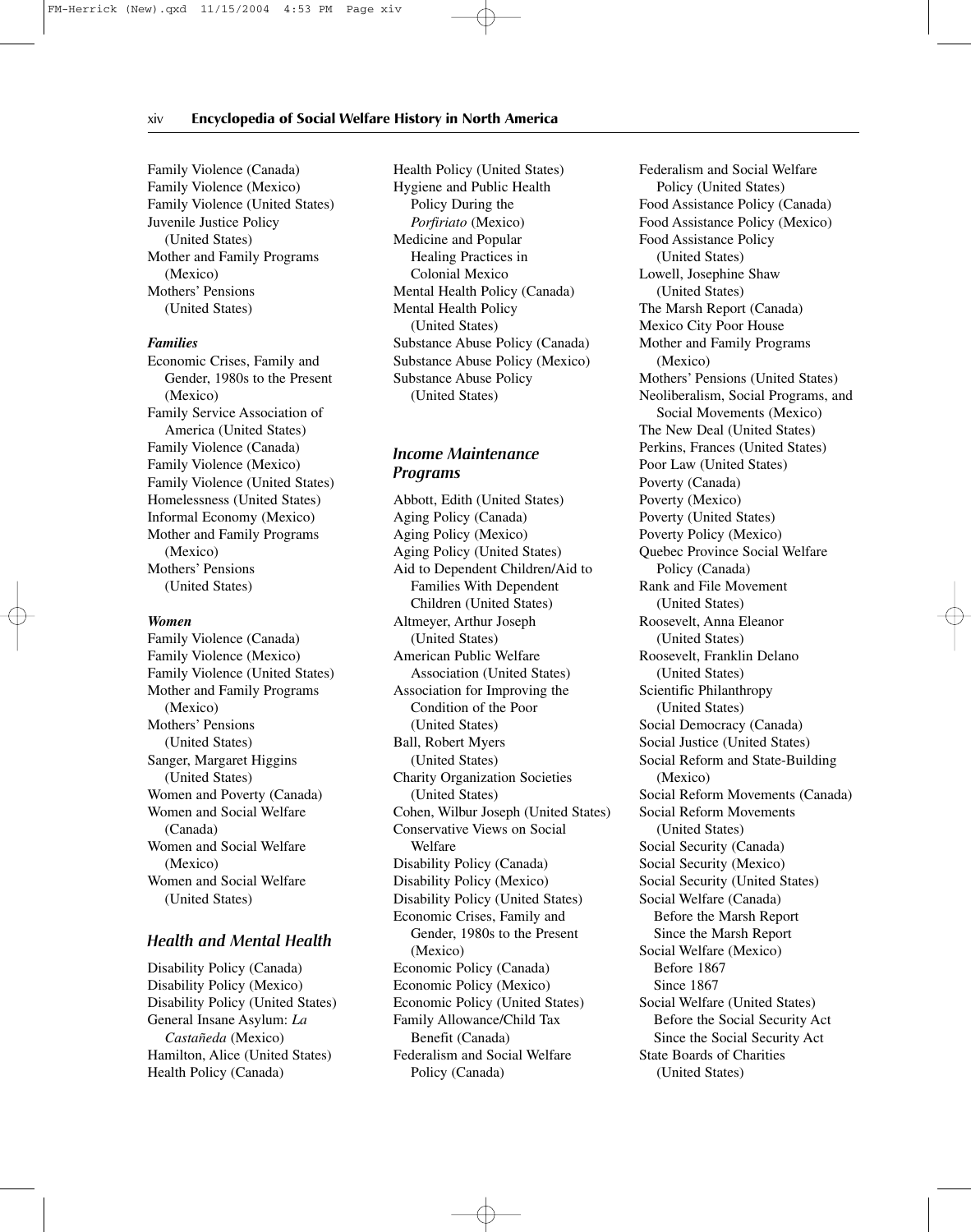Supplemental Security Income (United States) Tax Expenditures (United States) Van Kleeck, Mary (United States) War and Social Welfare (Canada) War and Social Welfare (United States) Welfare Ministries in the Twentieth Century (Mexico) Women and Poverty (Canada) Women and Social Welfare (Canada) Women and Social Welfare (Mexico) Women and Social Welfare (United States) Work Relief (United States)

## *Race and Ethnic Relations*

Abbott, Edith (United States) Aboriginal People and Policy (Canada) Aboriginal People and Policy (Mexico) Aboriginal People and Policy (United States) Addams, Jane (United States) African Americans and Social Welfare (United States) Asian Americans and Social Welfare (United States) Criminal Justice Policy (Canada) Criminal Justice Policy (United States) DuBois, W. E. B. (United States) Education Policy (Canada) Education Policy (Mexico) Education Policy (United States) Frazier, E. Franklin (United States) French Language and Identity (Canada) Hispanic Americans and Social Welfare (United States) Immigration and Social Welfare Policy (Canada) Immigration and Social Welfare Policy (Mexico) Immigration and Social Welfare Policy (United States) King, Martin Luther, Jr. (United States) Multiculturalism (Canada) Quebec Province Social Welfare Policy (Canada)

Race and Ethnic Relations (Canada) Rural Education (Mexico) Rural/Northern Social Welfare (Canada) Social Democracy (Canada) Social Justice (United States) Social Reform Movements (Canada) Social Reform Movements (United States) Young, Whitney (United States)

# *Social and Economic Development*

Canadian Council on Social Development Community Development (Canada) Community Economic Development (Canada) Constitution of 1917 (Mexico) Davidson, George Forrester (Canada) Economic Crises, Family and Gender, 1980s to the Present (Mexico) Economic Policy (Canada) Economic Policy (Mexico) Economic Policy (United States) Food Assistance Policy (Canada) Food Assistance Policy (Mexico) Food Assistance Policy (United States) Homestead Act (United States) Housing Policy (Mexico) Housing Policy (United States) Hull House (United States) Informal Economy (Mexico) International Social Welfare Land Reform (Mexico) Mother and Family Programs (Mexico) Neoliberalism, Social Programs, and Social Movements (Mexico) Peasant Movements and Social Programs (Mexico) Philanthropy (Mexico) Poverty (Mexico) Poverty Policy (Mexico) The Rockefeller Foundation and Public Health (Mexico) Rural Education (Mexico) Rural/Northern Social Welfare (Canada)

## Settlement Houses (Canada) Settlement Houses (United States) Social Democracy (Canada) Social Justice (United States) Social Reform and State-Building (Mexico) Social Reform Movements (Canada) Social Reform Movements (United States) Social Work Profession (Mexico) Structural Social Work (Canada) Wald, Lillian D. (United States) Welfare Capitalism (Canada) Welfare Capitalism (Mexico) Welfare Capitalism (United States) Welfare Ministries in the Twentieth

Century (Mexico)

# *Government and Social Welfare*

Abbott, Edith (United States) Abbott, Grace (United States) Addams, Jane (United States) Conservative Views on Social Welfare Constitution of 1917 (Mexico) Economic Crises, Family and Gender, 1980s to the Present (Mexico) Economic Policy (Canada) Economic Policy (Mexico) Economic Policy (United States) Federalism and Social Welfare Policy (Canada) Federalism and Social Welfare Policy (United States) French Language and Identity (Canada) Hopkins, Harry Lloyd (United States) Housing Policy (Mexico) Housing Policy (United States) Human Rights (Canada) Hygiene and Public Health Policy During the *Porfiriato* (Mexico) International Social Welfare Land Reform (Mexico) The Marsh Report (Canada) Mother and Family Programs (Mexico) Mothers' Pensions (United States) Multiculturalism (Canada) National Council of Women of Canada